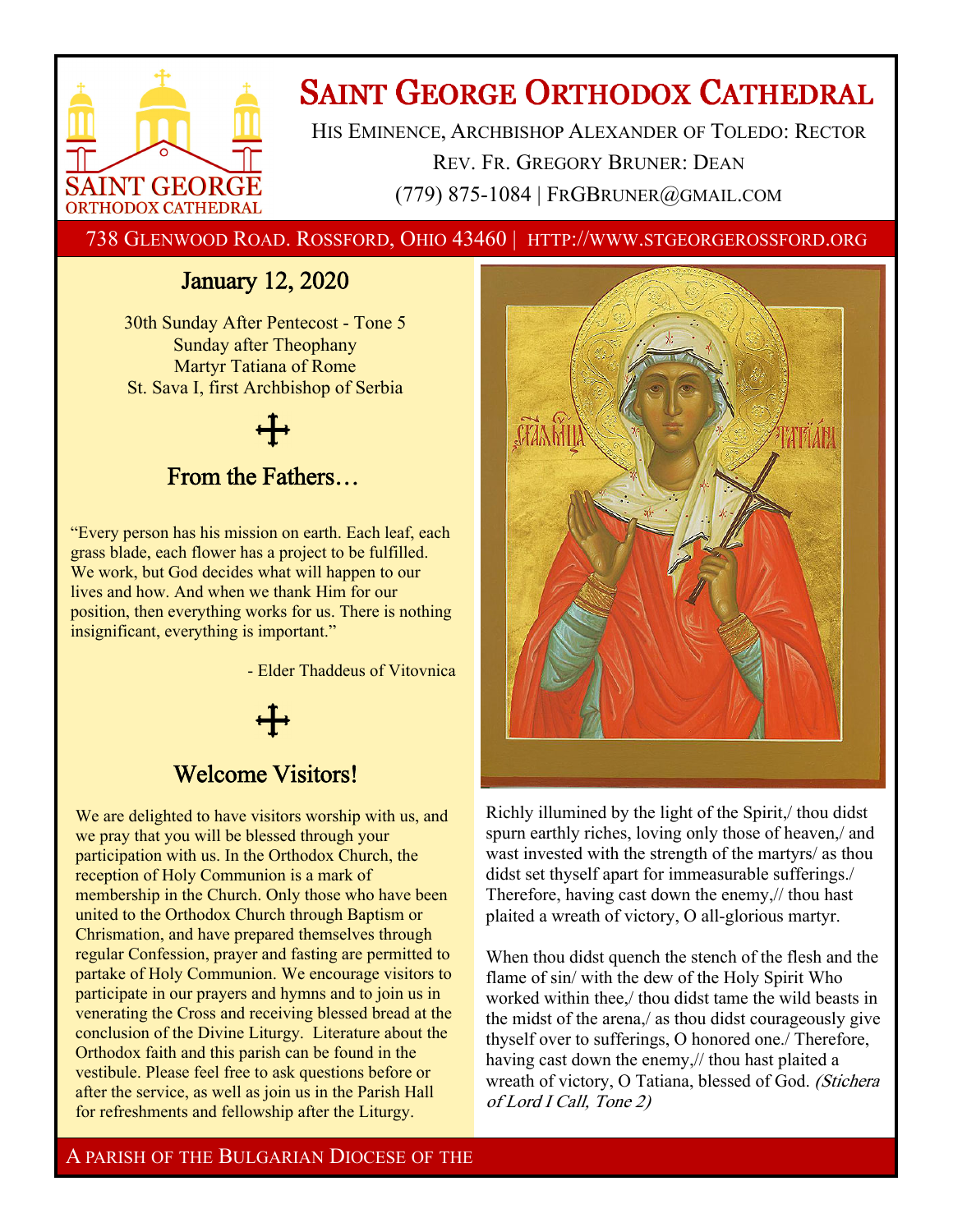# TODAY'S WORSHIP - HYMNS AND SCRIPTURE READINGS

#### Resurrection Troparion in Tone 5

Let us, the faithful, praise and worship the Word,/ co -eternal with the Father and the Spirit,/ born for our salvation from the Virgin;/ for He willed to be lifted up on the Cross in the flesh,/ to endure death,/ and to raise the dead// by His glorious Resurrection.

#### Theophany Troparion in Tone 1

When Thou, O Lord, wast baptized in the Jordan,/ the worship of the Trinity was made manifest./ For the voice of the Father bore witness to Thee,/ and called Thee His beloved Son;/ and the Spirit in the form of a dove/ confirmed the truthfulness of His word./ O Christ our God, Who hast revealed Thyself // and hast enlightened the world, glory to Thee.

#### Great Martyr George Troparion in Tone 4

As deliverer of captives/ and defender of the poor;/ healer of the infirm,/ champion of kings;/ victorious Great Martyr George,/ intercede with Christ our God;// for our souls' salvation.

#### Resurrection Kontakion in Tone 5

Thou didst descend into hell, O my Savior,/ shattering its gates as Almighty,/ resurrecting the dead as Creator,/ and destroying the sting of death./ Thou hast delivered Adam from the curse, O Lover of man,// and we cry to Thee: O Lord, save us!

# Epistle: Ephesians 4:7-13

But to each one of us grace was given according to the measure of Christ's gift. Therefore He says: "When He ascended on high, He led captivity captive, and gave gifts to men." (Now this, "He ascended" – what does it mean but that He also first descended into the lower parts of the earth? who descended is also the One who ascended far above all the heavens, that He might fill all things.)

And He Himself gave some to be apostles, some prophets, some evangelists, and some pastors and teachers, for the equipping of the saints for the work of ministry, for the edifying of the body of Christ, till we all come to the unity of the faith and of the knowledge of the Son of God, to a perfect man, to the measure of the stature of the fullness of Christ;

#### Great Martyr George Kontakion in Tone 4

As we the faithful flee to thee for refuge and seek thy protection and speedy help,/ We entreat thee, O Champion of Christ, that we who sing thy praises may be delivered from the snares of the enemy/ and from every peril and adversary,// that we may cry: "Rejoice, O martyr George!"

Glory to the Father and to the Son and to the Holy Spirit

#### Martyr Tatiana Kontakion in Tone 4

In thy sufferings thou didst shine brightly/ in the royal purple of thy blood,/ and like a beautiful dove thou didst fly to heaven,/ passion-bearer Tatiana.// Therefore, always pray for those who honor thee!

Now and ever and unto ages of ages. Amen.

#### Theophany Kontakion in Tone 4

Today Thou hast shone forth to the world, O Lord,/ and the light of Thy countenance has been marked on us./ Knowing Thee, we sing Thy praises./ Thou hast come and revealed Thyself,// O unapproachable Light.



# Gospel: Matthew 4:12-17

Now when Jesus heard that John had been put in prison, He departed to Galilee. And leaving Nazareth, He came and dwelt in Capernaum, which is by the sea, in the regions of Zebulun and Naphtali, that it might be fulfilled which was spoken by Isaiah the prophet, saying: "The land of Zebulun and the land of Naphtali, by the way of the sea, beyond the Jordan, Galilee of the Gentiles: The people who sat in darkness have seen a great light, and upon those who sat in the region and shadow of death Light has dawned."

From that time Jesus began to preach and to say, "Repent, for the kingdom of heaven is at hand."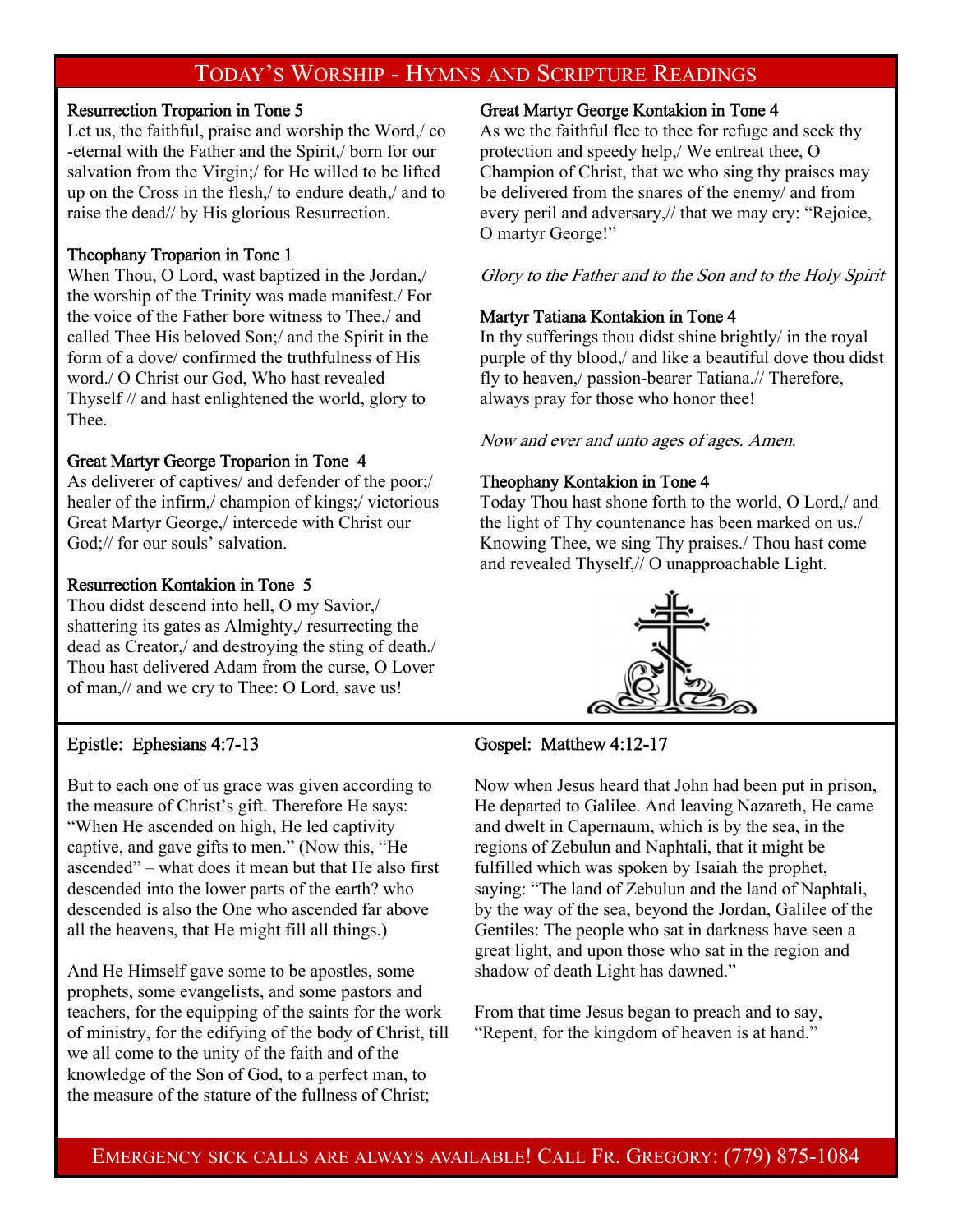# THIS WEEK AND LIFE IN CHRIST

#### Sunday, January 12th 10:00 AM Divine Liturgy 11:30 AM Church School & Fellowship

Afterfeast of the Theophany / Sunday After Theophany Martyr Tatiana of Rome St. Sava I, first Archbishop of Serbia Ephesians 4:7-13, Matthew 4:12-17  $\overline{a}$ 

#### Monday, January 13th

 $\overline{a}$ 

 $\overline{a}$ 

 $\overline{a}$ 

Martyrs Hermylus and Stratonicus of Belgrade Martyr Peter of Anium, at Hieropolis Hebrews 11:17-23, 27-31, Mark 8:11-21

#### Tuesday, January 14th 6:00 PM Parish Council Meeting

Leavetaking of the Theophany The Holy Fathers slain at Sinai and Raithu St. Nina, Equal-to-the-Apostles, Enlightener of Georgia Hebrews 12:25-26, 13:22-25, Mark 8:22-26

#### Wednesday, January 15th

Ven. Paul of Thebes and John Calabytes Ven. Gabriel, founder of Lesnovo Monastery in Bulgaria James 1:1-18, Mark 8:30-34

#### Thursday, January 16th

Veneration of the Precious Chains of Peter Martyr Danax the Reader, in Macedonia James 1:19-27, James 2:1-13 Mark 9:10-16, Mark 9:33-41

#### Friday, January 17th

Venerable and Godbearing Father Anthony the Great Ven. Anthony of Dymsk Hebrews 13:17-21, Luke 6:17-23

#### Saturday, January 18th 5:00 PM Great Vespers

Ss. Athananius the Great and Cyril, of Alexandria Ven. Marcian of Cyrrhus in Syria Colossians 1:3-6, Luke 14:1-11

### Sunday, January 19th 10:00 AM Divine Liturgy 11:30 AM Church School & Fellowship

Ven. Macarius the Great of Egypt St. Mark, Archbishop of Ephesus 1 Timothy 1:15-17, Luke 18:35-43

#### Deadly Double-Mindedness



#### Saint Tatiana of Rome and Saint Peter the Apostle are two saints who suffered because of the double-mindedness, or indecision, of powerful people.

Tatiana lived in the early third century, and belonged to an eminent Christian family. Well-educated in the faith, she was a deaconess, and could speak about Jesus Christ with conviction and effectiveness.

The Emperor of Rome at the time,

Alexander, was the son of a Christian mother, but he himself could not make up his mind about the faith. He kept statues of Christ and Apollo, and of Abraham and Orpheus, in his palace—an obvious sign of his double-mindedness. His advisors apparently became impatient with his hesitation, and on their own began to persecute the troublesome Christians in the empire. Tatiana was a victim of these persecutions, though she had many miraculous recoveries from torture before being beheaded, resolutely praying up to the moment of death for her persecutors. Perhaps if Alexander had been as decisive about the faith as Tatiana was, she would not have had to die at those persecutors' hands.

The Holy Apostle Peter was also the victim of a double-minded ruler. This was Herod Agrippa, who, as we read in Acts 12: 1, laid violent hands on some members of the Church. He went on to kill James, one of the sons of Zebedee. And then "...when he saw that it pleased the Jews, he proceeded to arrest Peter also." Peter had committed no crime; it was only that Herod didn't take seriously enough his responsibility to be a just ruler. He allowed a competing desire to please the Jews to overwhelm him, and so the innocent Peter found himself imprisoned in chains.

The Book of Acts goes on to relate the coming of an angel who awakens Peter as he sleeps in his cell late at night. The angel commands him to get up quickly, get dressed, and put on his sandals. As he does so, the chains fall from his hands. He follows the angel past two guards to the prison's iron gate, which opens by itself and lets them pass freely out to the city. In gratitude for this saving miracle, the Church designates a day to venerate Peter's chains as a tangible sign of God's care.

Peter, of course, had his own moments of double-mindedness. His faith faltered when Christ enabled him to walk on water, and as a result he began to sink. Challenged at a moment of danger on the night Jesus was arrested, he denied even knowing the Lord he had been with for years.

The Epistle of James reminds us that we can ask God for wisdom and He will give it to us "generously and without reproaching..." But

we need to ask in faith, with no doubting. The person who asks "must not suppose that a double-minded man, unstable in all his ways, will receive anything from the Lord" (James 1:8).

# HAVE A QUESTION OR NEED TO CHAT? CALL OR EMAIL FR. GREGORY.